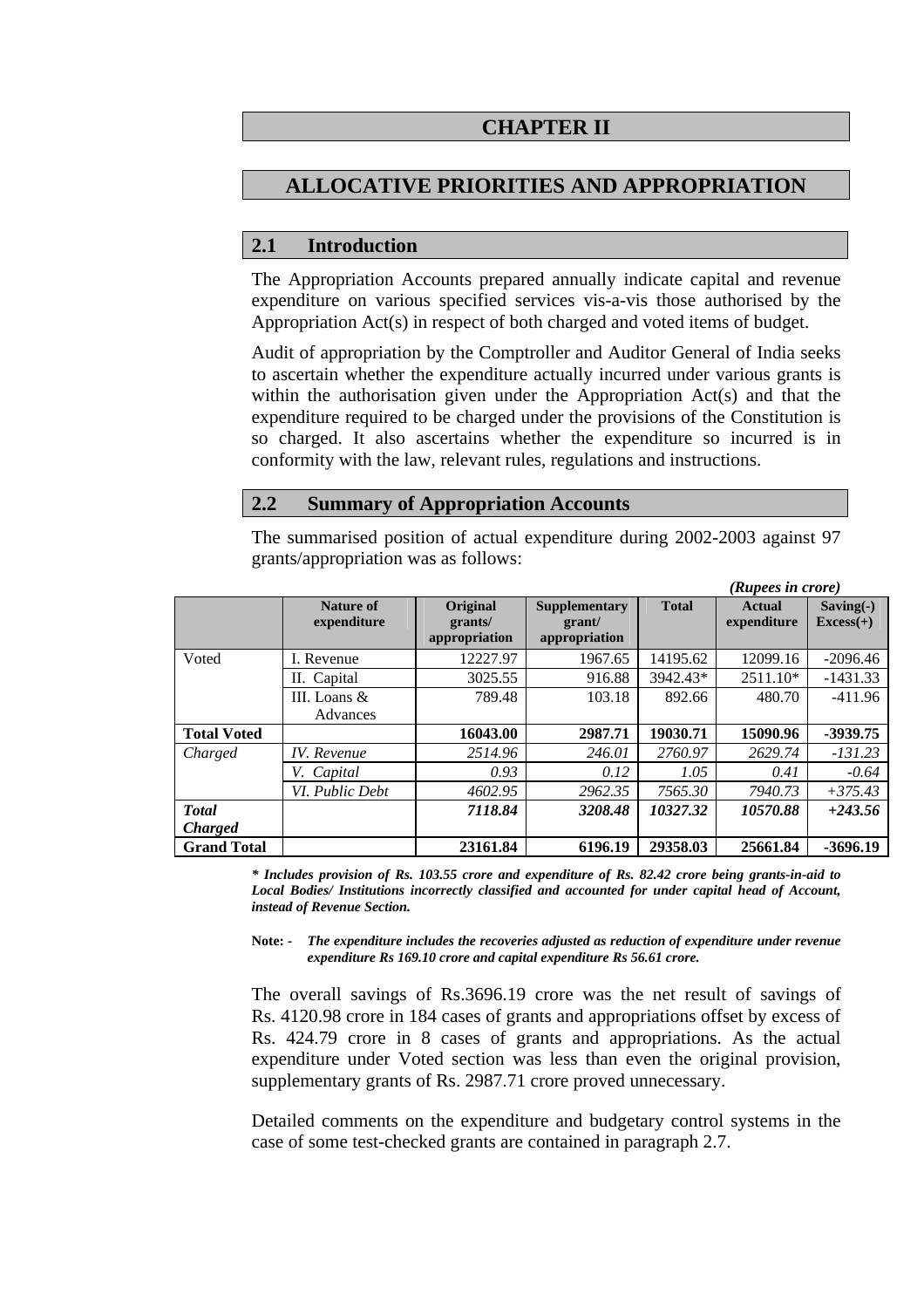The following further points emerge:

### **(a) The expenditure was overstated:**

By Rs. 390.64 crore (Revenue section: Rs. 316.93 crore and Capital section: Rs. 73.71 crore) being unspent amounts transferred to Major Head 8443-Civil Deposit, 800- Other Deposit, through NIL payment vouchers.

By Rs. 448.94 crore (Deposits: Rs. 1344.95 crore less disbursements therefrom: Rs. 896.01 crore) to the balance of Major Head 8443- Civil Deposit, 106- Personal Deposit Account, in respect of government and semigovernment institutions. Out of Rs. 1344.95 crore deposited during the year, Rs. 32.09 crore were credited through NIL payment vouchers.

Genuineness of expenditure of Rs. 3.90 crore drawn on Abstract Contingent bills could not be vouchsafed as Detailed Contingent bills were not submitted.

#### **(b) The overstatement of total expenditure was partly offset by its understatement:**

To the extent of Rs. 1.56 crore spent under various heads for which vouchers were not received from the treasuries during the year; the amount accordingly remained unaccounted for and was kept under objection in the books of the Accountant General (A&E) l.

The savings/excesses (detailed Appropriation Account) were sent to the controlling officers requiring them to explain the significant variations. Out of total of 1012 sub-heads commented upon in Appropriation Accounts, explanation for savings/ excesses in respect of 838 sub-heads (82.8 per cent) were either not received or were not to the point.

## **2.3 Fulfilment of Allocative Priorities**

#### **2.3.1 Appropriation by Allocative Priorities**

Analysis of savings with reference to allocative priorities brought out the following:

#### **Grant no.12- Expenditure pertaining to Energy Department**

*(Rupees in crore)* 

| <b>Capital (Voted)</b> |        | <b>Total grant</b> | <b>Actual Expenditure</b> | <b>Saving</b> |
|------------------------|--------|--------------------|---------------------------|---------------|
| Original:              | 470.00 |                    |                           |               |
| Supplementary:         | 32.31  | 502.31             | 167.75                    | 334.56        |

Saving of more than 64 per cent of the original provision (Rs.302.25 crore) occurred under 6801- Loans for Power Projects - Other loans to Electricity Boards during the year. Even though supplementary grant was taken for Rs.32.31 crore. Reasons for saving have not been intimated by the department.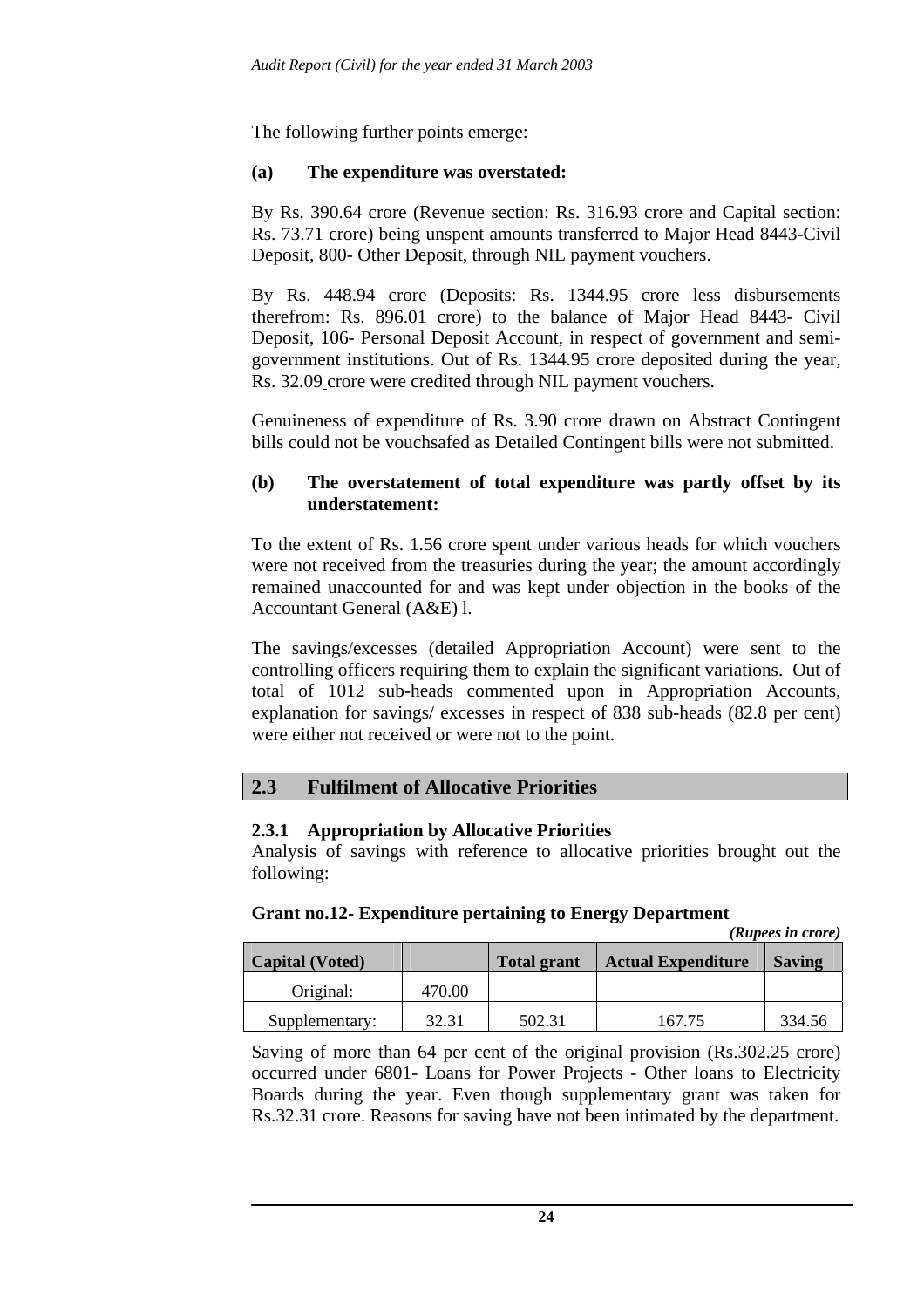*(Rupees in crore)* 

*(Rupees in crore)* 

*(Rupees in crore)* 

#### **Grant no.30- Expenditure pertaining to Panchayat and Rural Development Departmen**t

| Capital (Voted) |        | <b>Total grant</b> | <b>Actual Expenditure</b> | <b>Saving</b> |
|-----------------|--------|--------------------|---------------------------|---------------|
| Original:       | 277.89 |                    |                           |               |
| Supplementary:  | 23.28  | 301.17             | 46.29                     | 254.88        |

Savings occurred mainly under 4515- Capital Outlay on Other Rural Development Programmes- Centrally Sponsored Schemes Normal- Madhya Pradesh Rural Road Development Authority (Rs. 254.69 crore).

#### **Grant No. 41- Tribal Areas sub plan**

| (IWDCC) 111 UI 01 C /  |        |                    |                           |               |
|------------------------|--------|--------------------|---------------------------|---------------|
| <b>Revenue (Voted)</b> |        | <b>Total grant</b> | <b>Actual Expenditure</b> | <b>Saving</b> |
| Original:              | 478.10 |                    |                           |               |
| Supplementary:         | 18.69  | 496.79             | 337.26                    | 159.53        |

Savings occurred mainly under Agriculture Department- 2401-Crop Husbandry- Centrally Sponsored Schemes T.S.P.-Agriculture programme (Macro Management) (Rs.10.11 crore), School Education Department -2202- General Education-Centrally Sponsored Schemes-T.S.P-Sarva Shiksha Abhiyan (Education for all) (Rs.76.89 crore). Saving of Rs.76.89 crore under Sarva Shiksha Abhiyan was due to release of central share directly to mission by G.O.I. and sanction of proportionate amount of state share in the ratio of central share. Reasons for saving of Rs.10.11 crore under Agriculture programme (Macro Management) have not been intimated.

**Grant No. 41 –Tribal Areas sub plan** 

| Capital (Voted) |        | <b>Total grant</b> | <b>Actual Expenditure</b> | <b>Saving</b> |
|-----------------|--------|--------------------|---------------------------|---------------|
| Original:       | 306.25 |                    |                           |               |
| Supplementary:  | 60.38  | 366.63             | 243.48                    | 123.15        |

Savings occurred mainly under Scheduled Tribe, Scheduled Caste and Backward Class Welfare Department- 4225- Capital Outlay on Welfare of Scheduled Castes, Scheduled Tribes and Other Backward Classes- Centrally Sponsored Schemes T.S.P.- Construction of Hostel Buildings (Rs.16.87 crore), Construction of buildings of Ashram/ Shala (Rs.18.58 crore), 4702- Capital Outlay on Minor Irrigation- Central Sector Schemes T.S.P.- Minor Irrigation Schemes (Rs.21.50 crore), Water Resources Department- 4701-Capital Outlay on Major and Medium Irrigation-Construction Work of Medium Projects(Mahi Project)(Rs.14.24 crore). Savings of Rs.16.87 crore and Rs.18.58 crore under Construction of Hostel Buildings and Construction of buildings of Ashram/Shala respectively were due to non receipt of sanction from the Government. Reasons for other savings have not been intimated.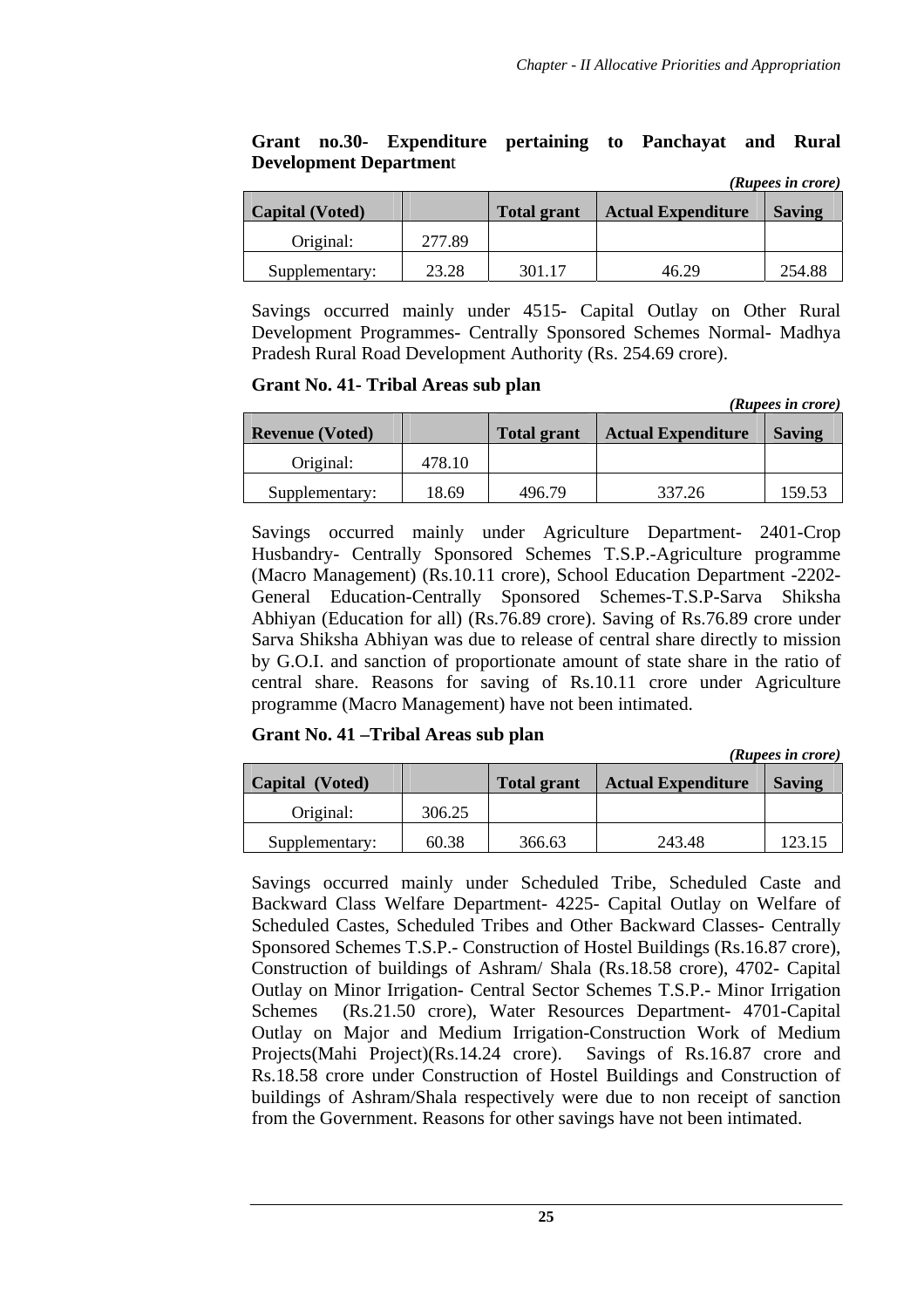|                        |        |                    |                           | (Rupees in crore) |
|------------------------|--------|--------------------|---------------------------|-------------------|
| <b>Capital (Voted)</b> |        | <b>Total grant</b> | <b>Actual Expenditure</b> | <b>Saving</b>     |
| Original:              | 632.66 |                    |                           |                   |
| Supplementary:         | 489.63 | 1122.29            | 645.77                    | 476.52            |

#### **Grant no.48 -Narmada Valley Development**

Savings occurred mainly under 4701- Capital Outlay on Major and Medium Irrigation - State Plan Schemes (Normal)- Bargi Canal Diversion Scheme (Rs.182.60 crore), Indira Sagar Project unit -I (Rs.9.81 crore), 4801- Capital outlay on Power Projects -Indira Sagar Project (Rs.30.77 crore), Machinary and Equipment (Rs.14.97 crore), Expenditure for Land Acquisition and other work in submerged area of Sardar Sarovar(Rs.264.24 crore). These savings were partly offset by excess of Rs.30.23 crore) under the head 4701- Capital Outlay on Major and Medium Irrigation- State Plan Schemes (Normal)-Dam and Appurtenant Work.

A part of saving of Rs.182.60 crore under Bargi Canal Diversion (Rs.15.74 crore) and part of saving of Rs.30.77 crore under Indira Sagar Project (Rs.27.77 crore) were attributed to delay in finalisation of Project and Agency due to technical reasons, restriction on drawals and economy measures. Reasons for other savings have not been intimated. The excess of Rs.30.23 crore under Dam and Appurtenant work was due to restructuring of the scheme and work in progress.

#### **Grant no.81- Financial Assistance to Urban Bodies**

|                        |        |                    |                           | (Rupees in crore) |
|------------------------|--------|--------------------|---------------------------|-------------------|
| <b>Revenue (Voted)</b> |        | <b>Total grant</b> | <b>Actual Expenditure</b> | <b>Saving</b>     |
| Original:              | 570.79 |                    |                           |                   |
| Supplementary:         | 123.26 | 694.05             | 553.47                    | 140.58            |

Saving occurred mainly under 2202- General Education-Nutrition Grant to Rural and Urban Local Bodies (Rs.5.59 crore), 3604- Compensation and Assignments to Local Bodies and Panchayati Raj Institutions-Grants in aid to Urban Local Bodies for maintenance of Road from Receipt of Taxes on Vehicles(Rs.11.26 crore), Grant in aid to Urban Local Bodies equal to income received from Entry Tax(Rs.52.71 crore), Payment of surcharge to Local Bodies charged on Commercial Tax(Rs.56.56 crore) and Special grant to Urban Local Bodies in lieu of Abolished Passenger Tax(Rs.8.58 crore).

A part of savings of Rs.11.26 crore under Grants in Aid to Urban Local Bodies for maintenance of Roads from receipt of taxes on vehicles (Rs.10.90 crore) was mainly attributed to restriction on drawals. Reasons for other savings have not been intimated.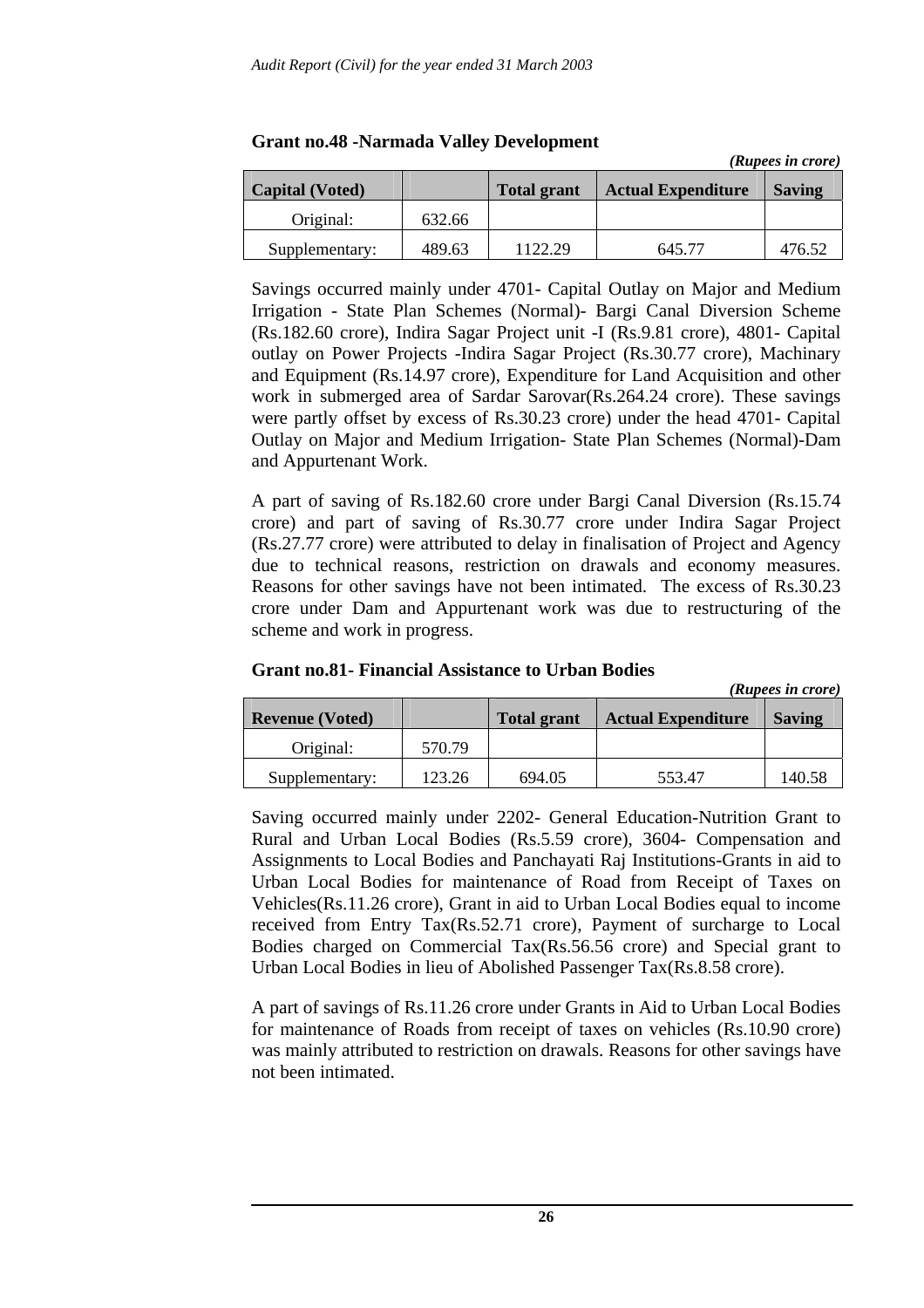In many other heads also, savings / excesses occurred as follows:-

- $\triangleright$  In other 73 grants/appropriation, savings exceeding Rs.1 crore in each case and also by more than 10 per cent of total provision amounted to Rs.2043.97 crore as indicated in **Appendix XI.** In 3 of these (serial nos. 39, 43 and 47) the entire provision totalling Rs.21.30 crore were not utilised.
- $\triangleright$  In 32 cases, the entire budget provision of rupees one crore and more in each case totalling Rs.257.78 crore, provided under various Central schemes remained unutilised, as detailed in **Appendix XII.**
- $\triangleright$  Of the excess of Rs.424.79 crore under 8 grants and appropriations requiring regularisation by the Legislature, the excess under Appropriation- Public Debt alone amounted to Rs.375.43 crore.
- $\triangleright$  In 11 schemes, expenditure in each case exceeded the approved provisions by Rs. 5 crore or more and also by more than 100 per cent of the total provision, aggregating to Rs. 3225.09 crore. Details are given in **Appendix XIII.**
- $\triangleright$  In 62 schemes, substantial saving of Rs. 5 crore or more and also more than 80 per cent of the provision in each case, aggregating to Rs. 1407.53 crore was noticed. In 37 of these schemes, the entire provision remained unutilised. The details are given in **Appendix XIV.**

## **2.3.2 Persistent savings**

In 35 cases of grants/appropriations, there were persistent savings of more than Rupees one crore in each case and 20 per cent or more of provision. Persistent savings indicate budgeting based on inappropriate assumptions. Details are given in **Appendix XV**.

## **2.3.3 Excess requiring regularisation**

#### **(i) Excess over provision relating to previous years requiring regularisation**

As per Article 205 of the Constitution of India, it is mandatory for a State Government to get the excess over a grant/appropriation regularised by the State Legislature. However, the excess expenditure amounting to Rs. 5144.25 crore for the years 1990-91 to 2001-02 had not been regularised so far (October 2003). This was breach of Legislative control over appropriations.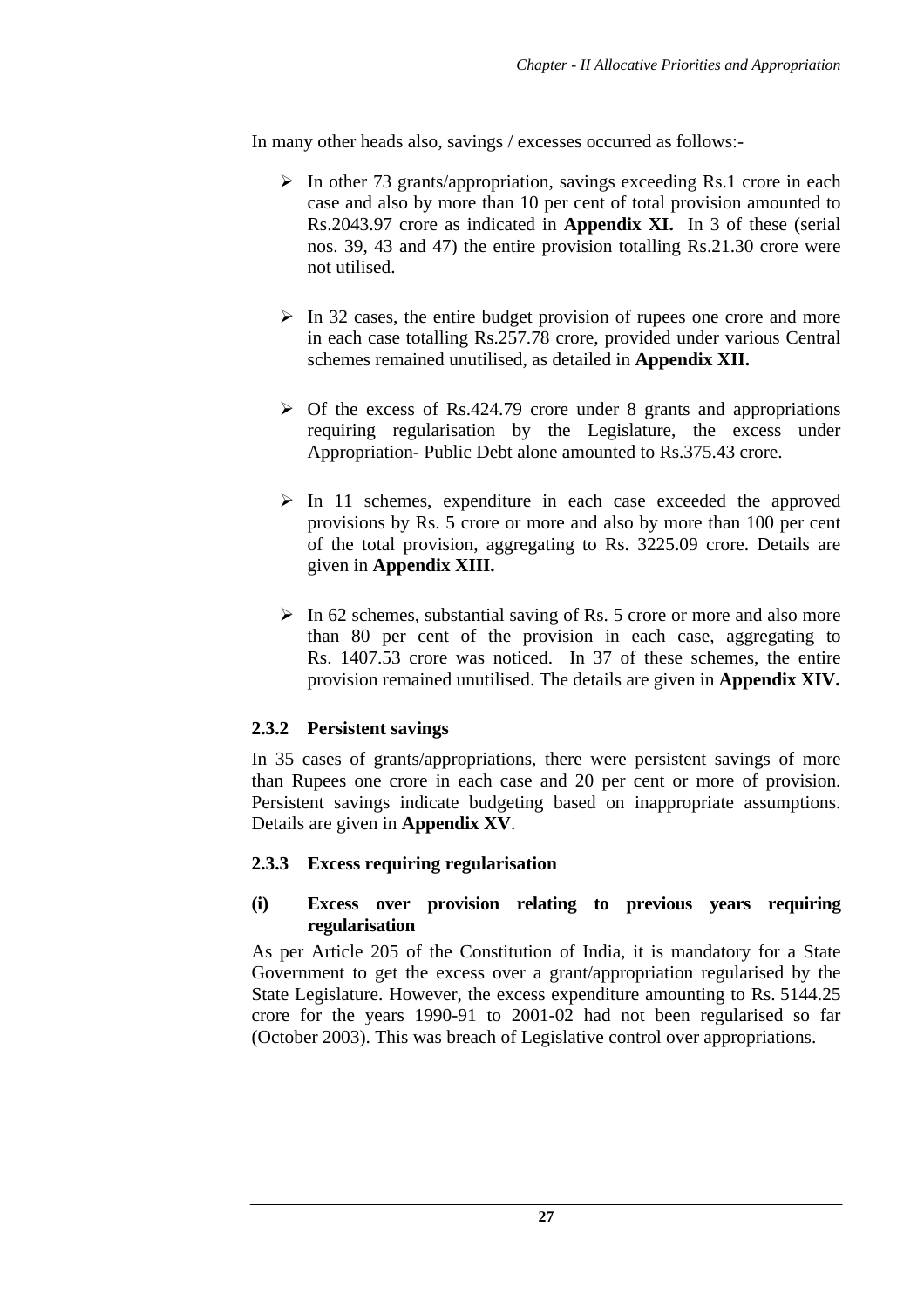#### The details are as follows:

|              |                                 |                            | (Rupees in crore)                                     |
|--------------|---------------------------------|----------------------------|-------------------------------------------------------|
| Year         | No. of grants/<br>appropriation | <b>Amount of</b><br>excess | Amount for which explanations not<br>furnished to PAC |
| 1990-91      | 22                              | 119.51                     | Furnished                                             |
| 1991-92      | 16                              | 258.58                     | Furnished                                             |
| 1992-93      | 21                              | 189.32                     | Furnished                                             |
| 1993-94      | 21                              | 258.11                     | 2.05                                                  |
| 1994-95      | 15                              | 407.46                     | 0.39                                                  |
| 1995-96      | 21                              | 251.59                     | Furnished                                             |
| 1996-97      | 18                              | 224.17                     | Furnished                                             |
| 1997-98      | 13                              | 302.79                     | 9.67                                                  |
| 1998-99      | 17                              | 1276.45                    | 1.84                                                  |
| 1999-2000    | 17                              | 1584.94                    | Furnished                                             |
| 2000-2001    | 07                              | 265.07                     | 265.07                                                |
| 2001-2002    | 03                              | 6.26                       | 6.26                                                  |
| <b>Total</b> |                                 | 5144.25                    | 285.28                                                |

### **(ii) Excess over provisions during 2002-03 requiring regularisation**

The excess of Rs.424.79 crore under 8 grants and appropriations during the year requires regularisation under Article 205 of the Constitution. Details are given below :

| Sr.No. | No. and name of<br><b>Grant/appropriation</b>                                                              | <b>Total Grant/</b><br>appropriation | <b>Actual expenditure</b>            | <b>Excess</b> |
|--------|------------------------------------------------------------------------------------------------------------|--------------------------------------|--------------------------------------|---------------|
|        |                                                                                                            |                                      | in<br><b>Rupees</b><br><b>Amount</b> |               |
|        | <b>A-Revenue (Voted)</b>                                                                                   |                                      |                                      |               |
| 1.     | 24-Public Works-Roads and<br><b>Bridges</b>                                                                | 1852876100                           | 2219716999                           | 366840899     |
| 2.     | 53- Financial Assistance to<br>Urban Bodies under Special<br>Component Plan for<br><b>Scheduled Castes</b> | 214300000                            | 214331000                            | 31000         |
| 3      | 67-Public Works- Buildings                                                                                 | 1853145900                           | 1975076782                           | 121930882     |
|        | $Total-(A)-voted$                                                                                          | 3920322000                           | 4409124781                           | 488802781     |
|        | <b>B-Revenue</b> (Charged)                                                                                 |                                      |                                      |               |
| 4.     | 44-Higher Education                                                                                        | 500000                               | 3200000                              | 2700000       |
| 5.     | 67-Public Works-Buildings                                                                                  | 500000                               | 2506537                              | 2006537       |
|        | $Total-(B)$                                                                                                | 1000000<br>5706537                   | 4706537                              |               |
|        | C-Capital-(Charged)                                                                                        |                                      |                                      |               |
| 6      | -Public Debt                                                                                               | 75653001000                          | 79407304328                          | 3754303328    |
| 7      | 21-Expenditure pertaining to<br>Housing and Environment<br>Department                                      | 100000                               | 133207                               | 33207         |
| 8      | 23- Water Resources<br>Department                                                                          | 2000000                              | 2080985                              | 80985         |
|        | Total- $(C)$                                                                                               | 75655101000                          | 79409518520                          | 3754417520    |
|        | $Total-(B+C)$ Charged                                                                                      | 75656101000                          | 79415225057                          | 3759124057    |
|        | TOTAL(A+B+C)                                                                                               | 79576423000                          | 83824349838                          | 4247926838    |

Reasons for the excesses had not been furnished by the Government as of October 2003.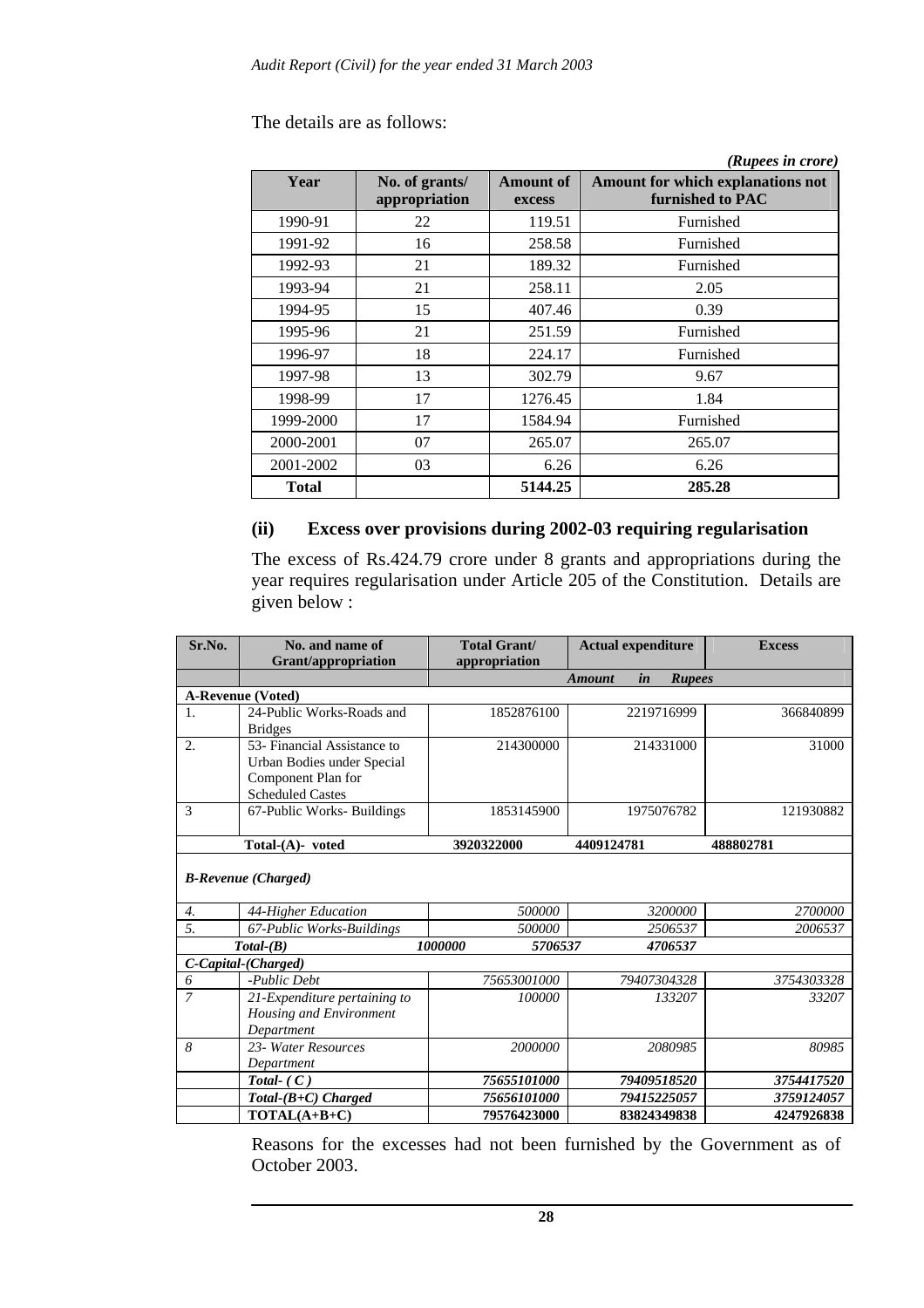## **2.3.4 Original budget and supplementary provisions**

Supplementary provisions (Rs.6196.19 crore) made during this year constituted 26.75 per cent of the original provision (Rs.23161.84 crore) as against 43.8 per cent in the previous year.

### **2.3.5 Unnecessary/excessive/inadequate supplementary provisions**

Supplementary provisions of Rs.745.19 crore made in 65 cases during the year proved unnecessary in view of aggregate saving of Rs.2772.58 crore (saving in each case exceeding Rs. 10 lakh), as detailed in **Appendix XVI**.

In 32 cases, against additional requirement of only Rs.1381.74 crore, supplementary grants and appropriations of Rs.2423.97 crore were obtained, resulting in savings in each case exceeding Rs.10 lakh, aggregating Rs.1042.23 crore. Details of these cases are given in **Appendix XVII.**

In 3 cases, supplementary provision of Rs.2978.55 crore proved insufficient leaving an uncovered excess expenditure of Rs.424.30 crore. Details are given in **Appendix XVIII.**

## **2.3.6 Persistent excesses**

Significant excess was persistent in one appropriation as detailed below :-

| <b>Description of</b>    | <b>Amount of excess (in Rupees)</b> |         |         |  |
|--------------------------|-------------------------------------|---------|---------|--|
| Appropriation            | and percentage in bracket           |         |         |  |
| <b>Capital (Charged)</b> | 2000-2001                           | 2001-02 | 2002-03 |  |
| 23-Water Resources       | 1947969                             | 573333  | 80985   |  |
| Department               | (97.4)                              | (28.7)  | (4)     |  |

## **2.3.7 Excessive/unnecessary re-appropriation/ surrender of funds**

Re-appropriation is transfer of funds within a grant from one unit of appropriation where savings are anticipated to another unit where additional funds are needed. Cases where the re-appropriation/surrender of funds of more than rupees one crore in each case proved injudicious due to (a) withdrawal of funds from heads where excess expenditure had already occurred, (b) withdrawal of funds in excess of available saving and (c) augmentation of funds by more than the amount required to cover the excess, are given in **Appendix XIX.** 

## **2.3.8 Anticipated savings not surrendered**

**(a)** According to rules, the spending departments are required to surrender the grants/appropriations or portion thereof to the Finance Department as and when the savings are anticipated. However, at the close of the year 2002-03, there were 151 cases of grants/ appropriations in which large savings had not been surrendered by the departments; the amount involved was Rs.2329.13 crore. In 41 cases, significant amounts of available savings (of Rs.5 crore and above in each case), aggregating to Rs.2242.52 crore, were not surrendered as per details given in **Appendix XX.**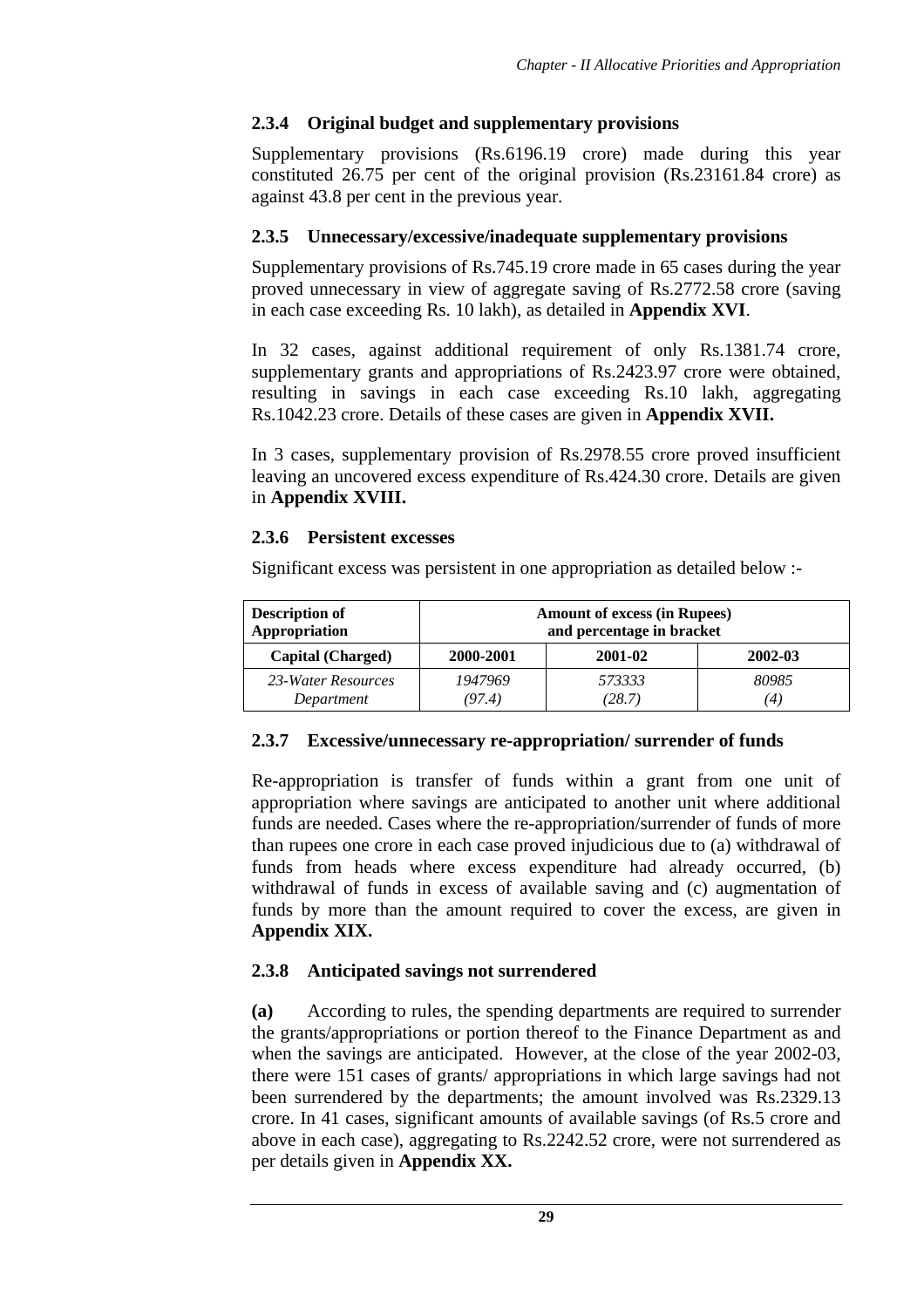**(b)** Besides, in 116 cases, Rs.1806.00 crore (99.1 per cent) were surrendered on the last day of March 2003 out of total surrender of Rs.1821.94 crore, indicating inadequate financial control over expenditure.

### **2.3.9 Injudicious surrender of funds**

**(a)** In 14 cases, the amount surrendered was in excess of the available saving, which indicated inefficient budgetary control. As against the total available savings of Rs. 268.40 crore, the amount surrendered was Rs. 298.48 crore, resulting in excess surrender of Rs. 30.08 crore. Details are given in **Appendix XXI.** 

**(b)** In 2 cases, Rs. 0.03 crore were surrendered though there was excess expenditure of more than Rs. 12.19 crore. Details are given in **Appendix XXII.** 

### **2.3.10 Expenditure without Budget Provision**

Expenditure should not be incurred on any scheme / service without provision of funds by budget. It was however, noticed that expenditure of Rs. 31200.28 lakh was incurred in 2 cases without the provision having been made in the original estimates/ supplementary demands as per details given in **Appendix XXIII.** 

### **2.4 Unreconciled expenditure**

Financial rules require Departmental Controlling Officers to reconcile periodically the departmental figures of expenditure with those booked by the Accountant General (A&E). The reconciliation of expenditure of Rs.3073.50 crore in respect of 10 major heads, representing 12 per cent of the total expenditure during the year, had however, remained in arrears in several departments. Details are given in **Appendix XXIV.** 

## **2.5 Defective sanctions for re-appropriations/surrenders**

As per instructions (August 1996) of State Government and financial rules, (i) all sanctions for re-appropriations / surrenders should be issued before the end of the financial year and should be received in Accountant General (A&E) office well in time for incorporation in the Accounts, (ii) budget provision under the head "office expenses" should not be increased by re-appropriation in any circumstances; (iii) no amount can be re-appropriated from one grant to another grant; (iv) re-appropriations are not permissible, beyond Rs.10 lakh, without prior approval of Finance Department, from "Salary and wages" head to other heads and vice versa. (v) budget provision should be available under the head from which re-appropriations / surrenders are sanctioned; (vi) proper details of schemes should be furnished from which surrenders/ re-appropriations are sanctioned and total of both sides of re-appropriation sanction should tally. Rs.118.66 crore were re-appropriated/surrendered during the year in violation of these instructions. However, these were not accepted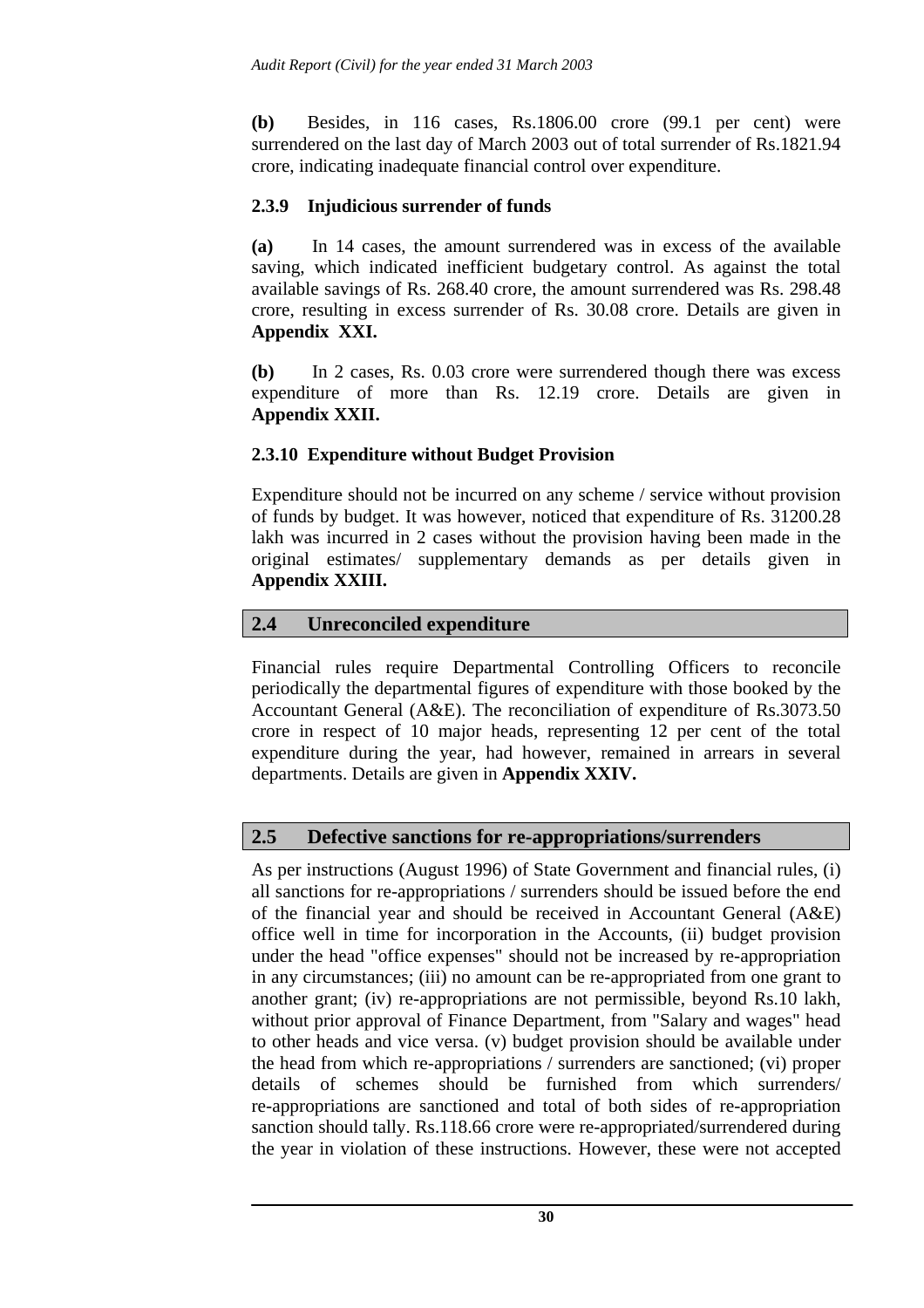by Accountant General (A&E) for inclusion in accounts. Details are given in **Appendix XXV.**

#### **2.6 Rush of expenditure**

The financial rules require that Government expenditure should be evenly distributed throughout the year. The rush of expenditure particularly in the closing months of the financial year is regarded as a breach of financial rules. The position in respect of expenditure for the four quarters and also for the month of March 2003 is depicted in **Appendix XXVI** which shows that the expenditure incurred in March 2003 in eight cases ranged between 54 and 100 per cent of the total expenditure during the year indicating a tendency to utilise the budget at the close of the financial year.

#### **2.7 Budgetary Control**

A review of budgetary procedure and control over expenditure and test check of records in case of eight grants<sup>\*</sup> revealed the following:

#### **(a) Non-receipt of monthly expenditure statements**

Monthly statement of expenditure were not received or called for regularly by the Controlling Officers of Grants number 5, 44, 58, 67, 81 and 83 from their subordinate units. Expenditure control registers were also not maintained in any of these offices. Thus the upto date progressive totals of expenditure monthwise could not be worked out by the controlling officers. This was indicative of absence of proper control and monitoring of expenditure which led to (a) heavy excesses/ large savings over the provisions under certain subheads, (b) inadequate/ unnecessary/ excessive supplementary provisions, and (c) irregular re-appropriations and non-surrender of funds there of, as discussed earlier.

 The controlling officer of Grants no. 5, 90 and 58 accepted the fact and stated that expenditure control register would be maintained in future and be kept updated. No specific reply was given by other controlling officers.

#### **(b) Non-realistic budget estimates**

 $\overline{a}$ 

The procedure followed in test-checked grants\* and the Appropriation Accounts, 2002-03 revealed that demands for budget estimates were prepared on ad hoc basis. The poor quality of budget preparation and budgetary operations led to:

(i) Excess provisions ranging from Rs.0.70 crore to Rs.140.58 crore in seven grants (5, 14, 44, 58, 81, 83 and 90) under Revenue voted section. In capital voted section also, excess provisions ranged from Rs.0.65 crore to Rs.37.95 crore in five grants (14, 44, 58, 67 and 81).

<sup>\*</sup> 5-Jail, 14-Expenditure pertaining to Animal Husbandry Department, 44- Higher Education, 58-Expenditure on relief on Account of Natural Calamities and Scarcity, 67- Public works-Buildings, 81- Financial Assistance to Urban Bodies, 83- Financial Assistance to Urban Bodies under Tribal Areas Sub-Plan and 90- Upgradation of Standards of Administration under recommendation of Eleventh Finance Commission- Public Health and Family Welfare.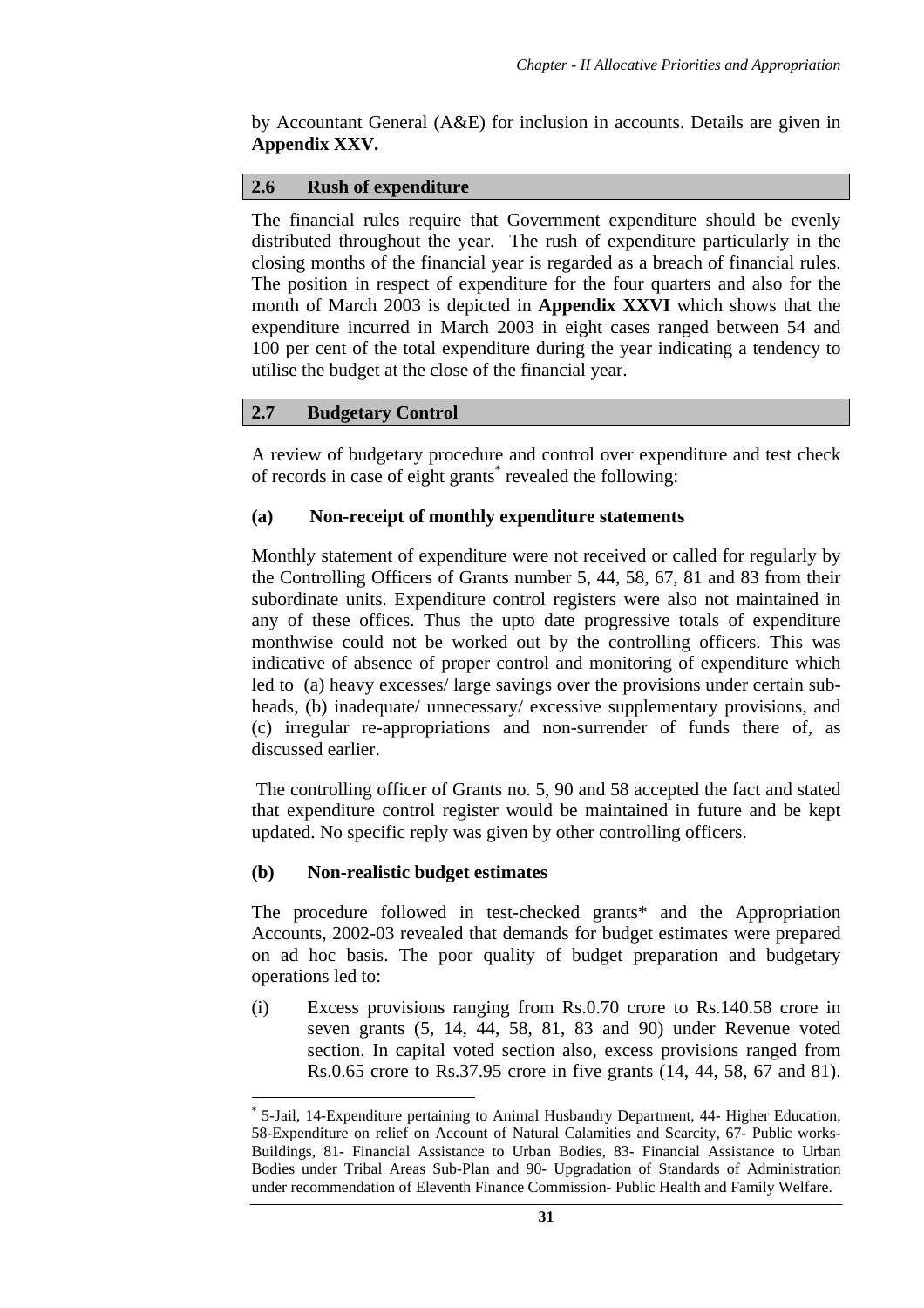The controlling officer of grant no. 5 stated that excess provision was due to posts remaining vacant and economy cut by Finance Department, while the controlling officer of Grant no. 81 stated that no proposals were called far from the subordinate Local Bodies and provision under plan were restricted to plan limit whereas under non plan, the provisions were made on percentage basis. The controlling officer of grant no. 58 stated that it was very difficult to assess the actual requirement of natural calamities, hence no proposals were obtained from collectors and adhoc estimation was done. The reply is not tenable as the estimates were neither realistic nor based on any norms/proposals from subordinate units. No specific reply was given by other controlling officers.

(ii) Substantial savings of Rs. 2 crore or more and also more than 30 per cent of the provision in each case aggregating to Rs.156.36 crore under 15 schemes of test checked grants during 2002-03 (in 5 schemes persistent saving had occurred) as per details given in **Appendix XXVII.** In 4 of these schemes (serial number 1, 2, 8 and 10) the entire provision totaling Rs.53.16 crore remained unutilised during 2002-03 while under 11 schemes, substantial excesses of more than 1 crore in each case, totaling Rs.85.85 crore during 2002-03 (in 7 schemes persistent excess had occurred) were noticed as per details given in **Appendix XXVIII.** 

#### **(c) Unnecessary/excessive/inadequate supplementary provisions**

In 12 schemes of test checked grants supplementary provisions totaling Rs.138.39 crore remained unutilised and proved unnecessary, in 6 schemes supplementary provisions were excessive by Rs.26.68 crore and in 5 schemes supplementary provision of Rs.11.48 crore proved inadequate in view of excess of Rs.18.20 crore. Details are given in **Appendix XXIX.** 

#### **(d) Financial assistance to Urban Bodies**

Surrender of Rs.158.55 crore under Grant no. 81 (Revenue Voted) was in excess of the available saving of Rs.140.58 crore. This indicated surrender was made without properly assessing the expenditure needs.

#### **(e) Drawal on the last day of financial year**

Rupees 187.21 crore were drawn on last day of financial year and credited to Major Head 8443-Civil Deposits-800 other deposits on  $31<sup>st</sup>$  March 2003 as under and shown as expenditure in accounts to avoid lapse of budgetary provision. This also resulted in undue inflation of expenditure to that extent.

|                  | , _ _ _ _ _ _ _ _ _ _ _ _ _ _ _ |
|------------------|---------------------------------|
| <b>Grant No.</b> | Amount                          |
|                  | 0.70                            |
| 44               | 21.00                           |
| 58               | 122.34                          |
| 81               | 16.15                           |
| 81               | 27.02                           |
| Total            | 187.21                          |
|                  |                                 |

**(Rupees in crore)**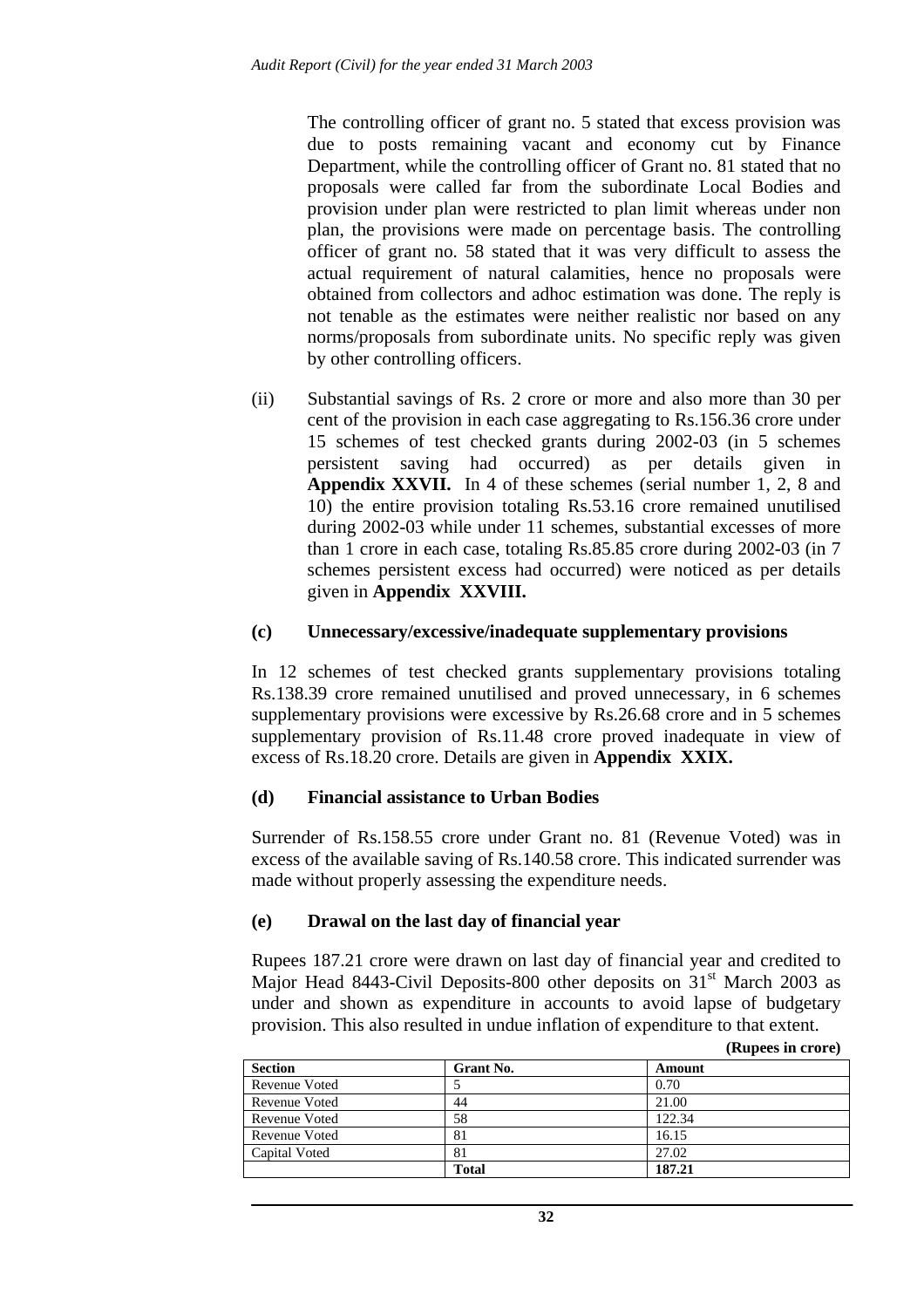The controlling officer of grant no. 5 stated that amount was kept in Civil Deposits due to non completion of purchase formalities, controlling officer of grant no. 81 stated that amount was kept in Civil Deposits under the sanction of Finance Department while controlling officer of grant no. 58 stated that amount was kept in Civil Deposits as per decision of cabinet sub committee. The reply is not tenable, as the unutilised amount should be surrendered to Government before close of financial year and provision be made in next financial year.

### **(f) Blocking of funds in bank account**

The amount of Rs.4.35 crore provided to Grant no. 14- Animal Husbandry Department under the scheme 6403-109-0101-5038- Loan for Rehabilitation of Milk Federation during 2002-03, was drawn from the treasury (26 March 2003) and shown as expenditure in the Accounts. While this amount was retained by the Milk Federation Bhopal in its Bank Account and not utilised so far. This resulted in avoiding of lapse of budget grant and incorrect depiction of expenditure in the Accounts. The department stated that amount was drawn as per sanction of Government. The reply is not tenable as Financial rules prohibit drawal of funds in anticipation of requirement.

### **(g) Non-reconciliation of expenditure**

Reconciliation of Departmental expenditure figures for the year 2002-03 with the figures of Accountant General (A&E) M.P. Gwalior, were not carried out by the controlling officers of grants no. 5, 44, 58, 67, 81, 83 and 90 resulting in ineffective control over expenditure. The controlling officers accepted the fact and stated that reconciliation of expenditure will be done/being done.

## **(h) Rush of expenditure in March**

The percentage of expenditure during March 2003, under various grants was as under :

| Grant No. | <b>Major Head/Scheme</b>                                                                      | Percentage of<br>expenditure |
|-----------|-----------------------------------------------------------------------------------------------|------------------------------|
| 14        | 2403 Animal Husbandry (Plan)                                                                  | 36.3                         |
| 58        | 2245-02-101-2018 Cash Doles                                                                   | 37.7                         |
| 58        | 2245-02-122-989-Re-establishment and repairs of damaged<br>irrigation and flood control works | 85.4                         |
| 58        | 2245-01-800-7024-National Contingent Calamity Relief Fund                                     | 100                          |
| 58        | 2702-80-3819-Minor Irrigation Agriculture                                                     | 52.4                         |
| 67        | 4059-01-051-7093-Construction of District Forum Buildings<br>of New Districts                 | 100                          |
| 67        | 4059-01-051-8739-Construction of Jail Buildings                                               | 100                          |

The controlling officer of grant no. 58 stated that due to frost and hail storm in January and February 2003 aid was distributed in March. Also, after Rabi crops employment and labours was necessary, hence rush of expenditure in March. The reply is not tenable as despite frost and hail storm in January and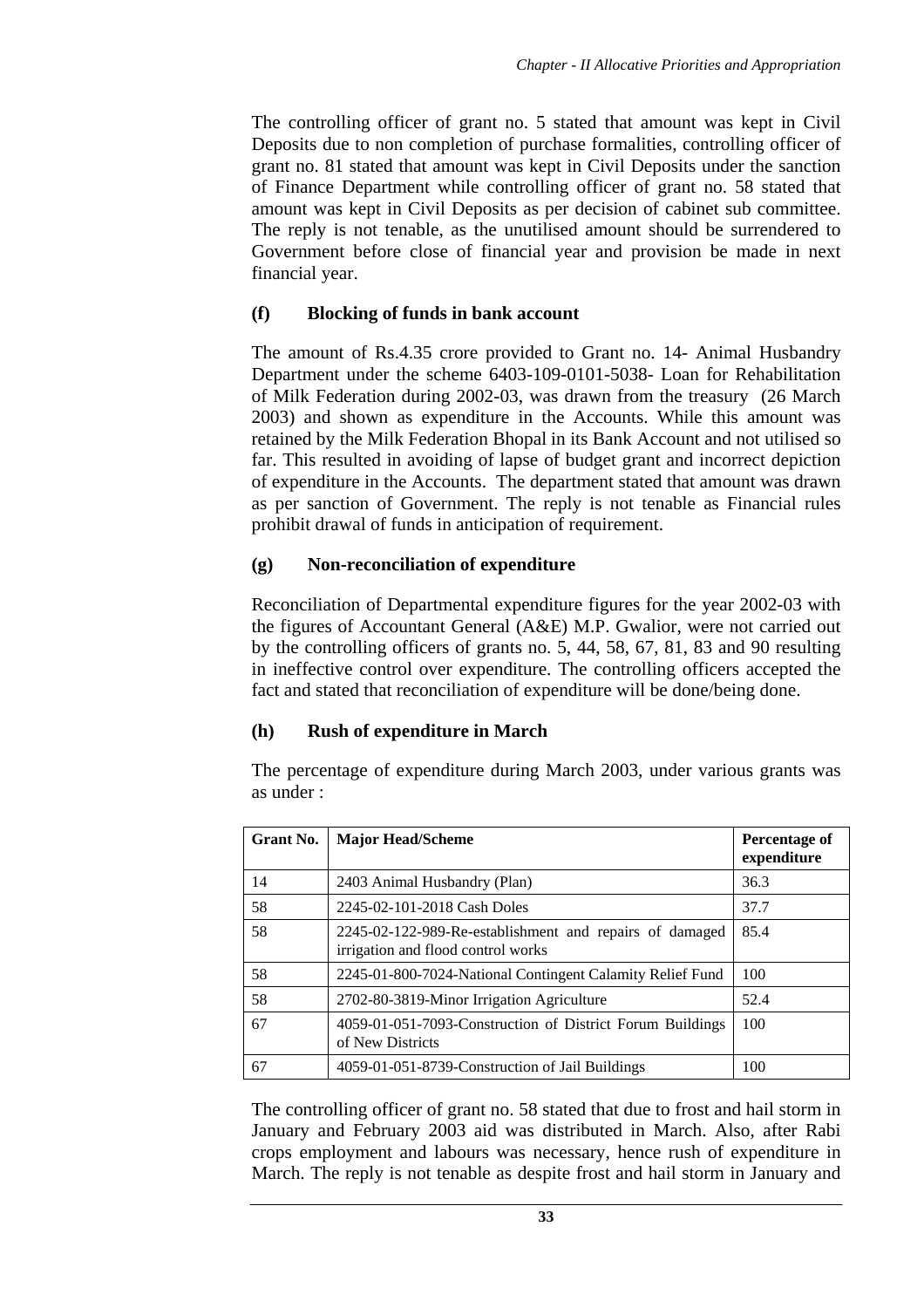February 2003, the expenditure in March 2003 was not justified. Non compliance of prescribed procedure, rush of expenditure in March 2003 can not be ruled out.

### **(i) Irregular diversion of Calamity Relief Fund**

An amount of Rs. 166.55 crore was provided by Government of India to State Government in March 2003 (supplementary Budget) under Grant no. 58- 2245-01-800-7024-Amount received from National Contingent Calamity Relief Fund. Against this, expenditure of Rs.143.93 crore, earmarked for payment of input subsidy to the farmers, have been shown in the Account. However, out of this, an amount of Rs.111.59 crore was irregularly allotted by the State Government for payment/adjustment of loan/interest by farmers from co-operative Bank during 2001 and 2002, without specific approval of the Government of India. Out of this allotment of Rs.111.59 crore to the Cooperation Department, Rs. 21.59 crore was spent, leaving a balance of Rs. 90.00 crore. Thus out of Rs. 143.93 crore, Rs. 21.59 crore was irregularly spent and the balance amount of Rs. 122.34 crore were credited to Major Head 8443-Civil Deposits- 800-Other Deposits on 31 March 03 by showing as expenditure in the Accounts. This resulted in irregular expenditure and transfer of funds to Deposit head to avoid lapse of budget grant.

The controlling officer of Grant no. 58 stated that input subsidy was utilised for adjustment of bank loans/ interest by farmers and the balance amount deposited in Civil Deposits for further utilisation of amount for same purpose as per decision (11 March 2003) of Cabinet Sub Committee headed by the Chief Minister. The reply is not tenable as prior approval of Government of India was not obtained for doing so.

## **(j) Misutilisation of Relief Fund**

Allotment of Rs. 7.63 crore to 12 districts not declared affected by drought, was irregularly made by the State Government under Grant no. 58 without approval of Government of India for various items of work, as shown under:-

**(Rupees in Lakh)**

|                                      |                                                    |                                                    |                                 |                       |                                       | $\mathbf{r}$   |        |
|--------------------------------------|----------------------------------------------------|----------------------------------------------------|---------------------------------|-----------------------|---------------------------------------|----------------|--------|
|                                      | Allotment made on items                            |                                                    |                                 |                       |                                       |                |        |
| No.<br>of<br>unaffected<br>districts | <b>Drinking</b><br>Water<br>arrangement<br>(Urban) | <b>Drinking</b><br>Water<br>arrangement<br>(Rural) | Transporta-<br>tion of<br>Water | <b>Relief</b><br>work | <b>Cattle</b><br>fodder<br>veterinary | Other<br>works | Total  |
| 12<br><b>Districts</b>               | 208.50                                             | 297.10                                             | 148.20                          | 70.00                 | 5.00                                  | 33.70          | 762.50 |

Details of expenditure against the above allotment were not made available. The controlling officer of grant no. 58 stated that decision to take up relief work in unaffected districts was taken up by Cabinet Sub Committee and allotment/ expenditure was done accordingly. The reply is not tenable since the allotment/ expenditure is done out of National Calamity relief fund and prior approval of Government of India to spend money in unaffected districts was to be obtained.

**34**